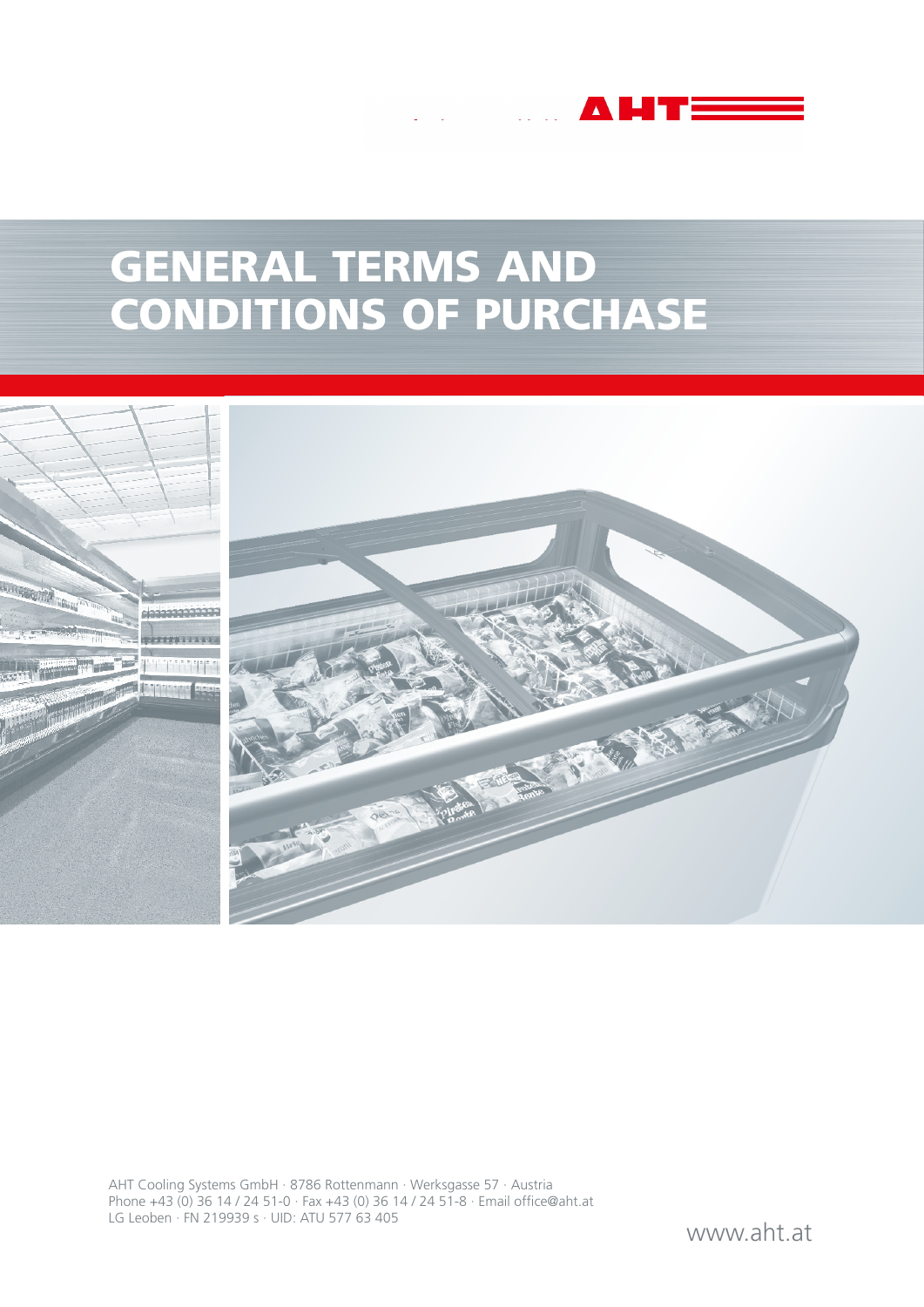#### green.freshness.worldwide



## **APPLICABILITY**

- 01 Our entire business relationship, namely that of AHT Cooling Systems GmbH and its subsidiaries or affiliated enterprises (hereinafter jointly referred to as »AHT«), with our contractors (hereinafter referred to as »Contractor«), including but not limited to purchase orders, inquiries, acknowledgements of orders, calls for delivery or agreements concerning goods of our Contractors (hereinafter referred to as »Goods«) shall exclusively be subject to the following General Terms and Conditions of Purchase (hereinafter referred to as »GTCP«). Upon acceptance of our purchase order our Contractor acknowledges that these GTCP are solely binding. It is put on record that from that time the GTCP shall also apply to all future deliveries, services or offers of our Contractor to us, even if these GTCP are not agreed separately once again between us and our Contractor. We expressly object to any general terms and conditions of our Contractor which contradict these GTCP.
- 02 Any and all oral commitments, side agreements or the like which deviate from these GTCP or from other written statements made by us, including but not limited to statements made by our staff or agents, shall not be binding on us.
- **03** It is put on record that we are entitled to rescind any agreements with our Contractor for cause at any time. A cause shall include but not be limited to a situation where our Contractor discontinues his activities or where insolvency proceedings or reorganisation proceedings in court or out of court are opened over his assets or where insolvency proceedings are or were not opened for lack of assets to cover the costs.

#### PURCHASE ORDER AND CONCLUSION OF CONTRACT

- 04 Our purchase orders shall be legally binding only if they are made in writing. Any purchase orders made orally or by phone shall not be binding and shall require our written confirmation to be effective. Moreover, amendments to or modifications of purchase orders or side agreements shall be made in writing to be effective.
- **05** Our Contractor shall acknowledge our purchase orders in writing by a company signature in accordance with the Business Register within three days of the date of the purchase order. An acknowledgement of an order the contents of which differ from our purchase order shall constitute a new offer and must be accepted by us in writing. In this context silence on our part shall in no case be considered as an acceptance of such acknowledgement of order with a differing content. Thus we shall accept no modifications of the terms and conditions stated in our purchase orders and defined by us; in particular, we shall neither accept higher prices than those stated, inter alia, in our purchase orders nor changes of terms of payment or delivery.
- **06** Performance of the contract by AHT shall be subject to the proviso that no impediments exist due to national or international regulations of foreign trade law and that no embargoes (and/or other sanctions) prevent performance.

#### **DELIVERY**

- 07 With regard to deliveries of Goods, »DDP« (»Delivered Duty Paid«) pursuant to the Incoterms 2010 including packaging shall be deemed agreed between us and our Contractor, unless these GTCP or our purchase orders, inquiries, acknowledgements of orders, calls for delivery or agreements with our Contractors provide for a different regulation. Delivery of Goods shall always be effected free of all expenses at the cost and risk of our Contractor. Moreover, we shall be entitled not only to change the mode of delivery at any time but also to state a new destination for delivery of the Goods. If, for example, we state no place of destination in our purchase order, our Contractor shall in any case effect delivery to our registered office as the place of destination.
- 08 Our Contractor shall be obliged to state our purchase order number on his shipping note and delivery note. If he fails to do so our Contractor shall bear the resulting consequences. Moreover, our Contractor shall be obliged to properly insure the shipments against damage of all kinds at his own cost and to present the relevant policies to us at our request.
- 09 We shall be entitled to determine the mode of packaging and shipping before delivery is made. If we make no such selection, our Contractor shall be obliged to select the mode of shipping and packaging customary in trade which is the one best suited and most beneficial for us.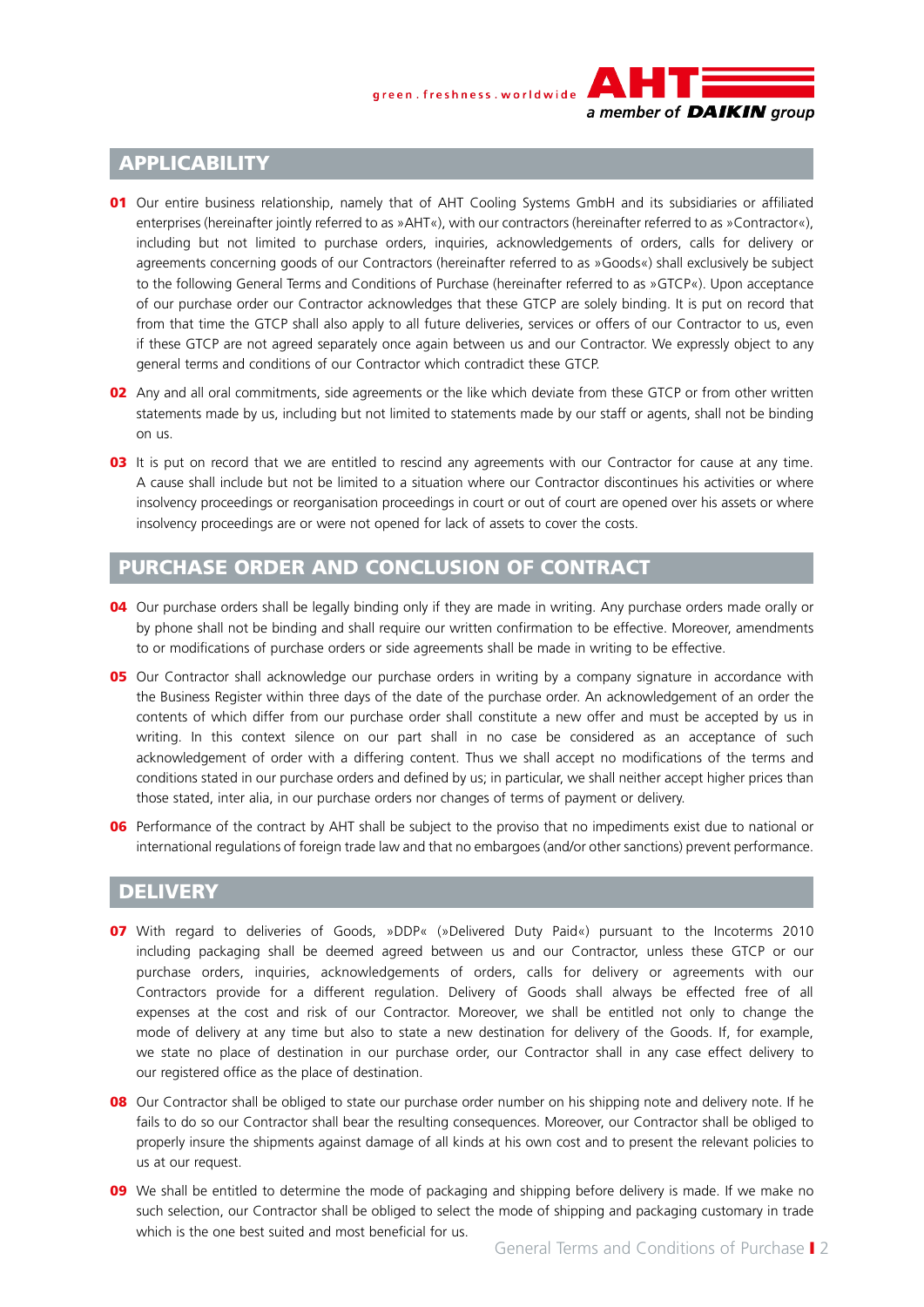- 10 If we are prevented from taking delivery due to circumstances for which we are not responsible, such as business interruptions of any kind, strike or lock-out at our plant or impacts of force majeure, we shall be released from all duties to take deliveries from our Contractor. Moreover, in such cases we shall be entitled to rescind the relevant contract with our Contractor with any liability or damages being excluded.
- 11 Deliveries by instalments and advance deliveries as well as services by instalments with regard to Goods shall require our written consent and shall be described as such. If we expressly exclude or not allow deliveries by instalments in statements of ours, the payment period for all deliveries by instalments shall commence only upon complete delivery of the Goods in accordance with these GTCP. In the case of early delivery of Goods by our Contractor we shall, in addition, be entitled to deny acceptance at the cost and risk of our Contractor and, in particular, to postpone payment of the invoice in accordance with the originally agreed delivery date.
- 12 We shall be entitled to charge our Contractor a penalty of one per cent (1%) of the total gross price of our purchase order (hereinafter referred to as »Contractual Penalty«) without having to prove that damage has occurred, for every started week of delay in delivery, including but not be limited to non-delivery or wrong or defective delivery; the Contractor shall be obliged to pay the relevant amount. We reserve the right to claim damages going beyond the Contractual Penalty.

# PASSING OF RISK

13 Passing of risk shall be subject to »DDP« (»Delivered Duty Paid«) of the Incoterms 2010. Unless deviating terms of delivery are agreed between us and our Contractor in a specific case, in the case of doubt the risk shall pass only upon complete delivery of the Goods by our Contractor to the place of destination defined by us.

#### TERMS OF PAYMENT

- 14 Invoices issued to us by our Contractor shall be due for payment within sixty days of receipt, provided that we have received the Goods in accordance with our purchase order. If we pay within fourteen days we shall, in the absence of terms of payment more favourable for us, be entitled to deduct a three per cent cash discount from the invoice amount.
- 15 In the case of a delay in payment we shall only pay the default interest provided for by law. Further claims, such as a claim for higher interest on account of damages, cannot be asserted vis-à-vis us.
- **16** We shall reimburse costs and expenses incurred by our creditors due to a reminder or collection measures, such as costs of a collection agent, costs of legal counsel, court fees, etc. only if this is provided for by law.
- 17 All invoices of our Contractor shall be sent to us separately from deliveries and shall state the purchase order number and delivery note number and shall include all related documents and data. In the case of improper invoicing invoices of our Contractor shall be deemed received by us only at the time of rectification.
- 18 Setting off claims of ours against claims against us shall not be permitted. In the case of defective delivery of Goods by our Contractor we shall be entitled to withhold payment on account of invoices of our Contractor pro rata the value until proper performance in accordance with these GTCP is effected.
- 19 Should Contractor conduct works on AHT's factory premises, Contractor shall be obliged to sign and obey an instruction standard form provided by AHT prior to commencing of any such works.

# PASSING OF TITLE / PROTECTION OF TITLE / RETENTION OF TITLE

20 Title to Goods delivered to us by our Contractor shall pass to us upon complete payment and, in particular, taking into account Clause 21 of these GTCP.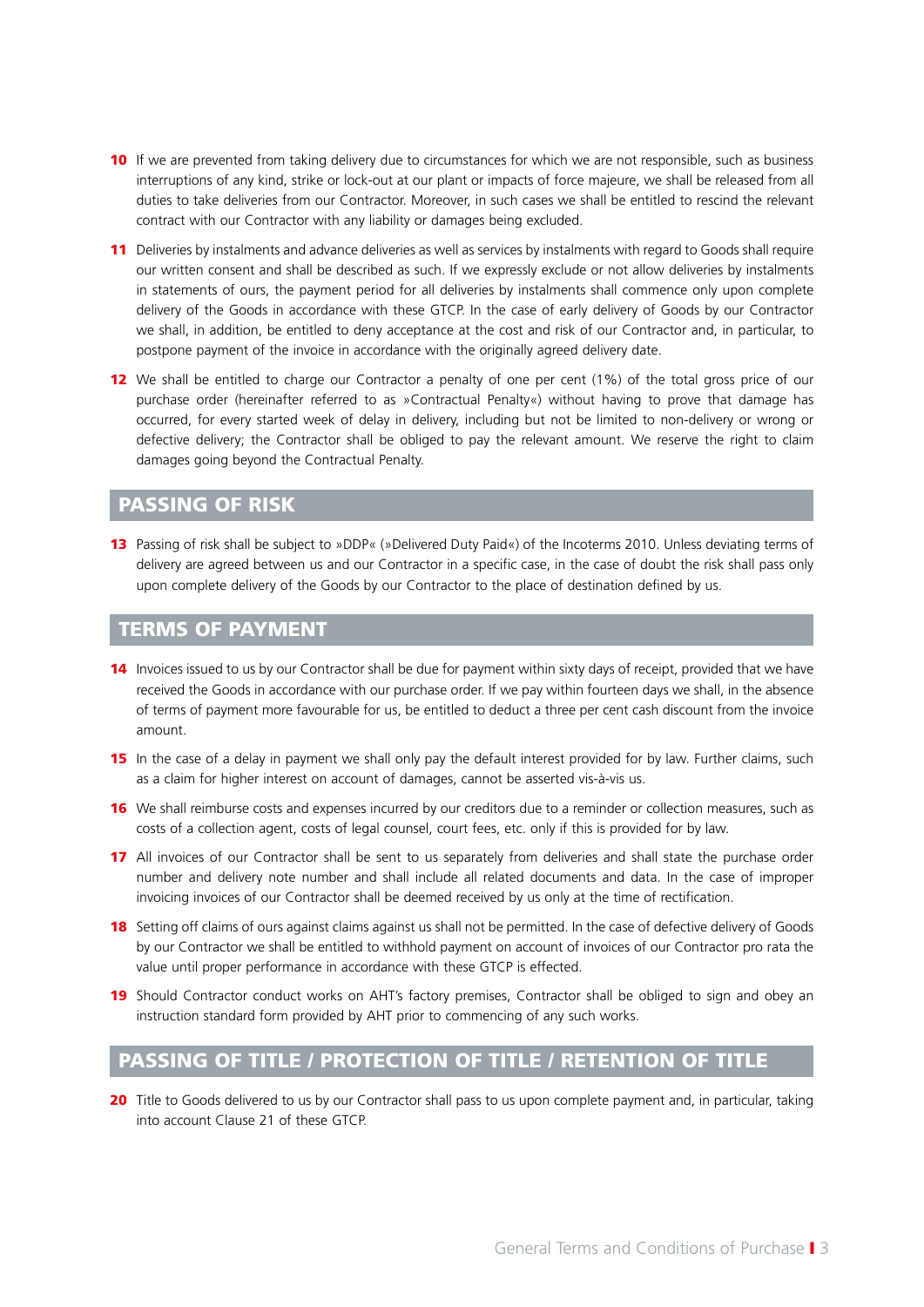- 21 We expressly reserve title to and/or the copyright in the purchase orders and orders placed by us, including but not limited to drawings, illustrations, calculations, specifications and other documents made available to our Contractor. Without our express written consent our Contractor shall not be entitled to make them accessible or known to third parties or use them himself or allow third parties to do so or reproduce the same. At our request our Contractor shall at any time completely return to us or destroy those documents and any copies thereof.
- 22 If we process the Goods delivered to us by our Contractor prior to fulfilment of all our duties, our Contractor cannot obtain title or ownership rights to the newly created product.
- 23 It is put on record that without exception we shall accept no statements of our Contractor or of third parties and that we shall reject any agreements under which our Contractor or a third party retains ownership rights or similar rights of control over or disposal of the Goods. Moreover, it is put on record that extended or renewed retention of title by our Contractor shall not be permitted.

#### WARRANTY

- 24 Without exception we shall neither accept statements of nor agreements with our Contractor under which our rights to warranty, damages, liability for defective products (product liability) or similar rights are restricted in the case of defects of any kind of the Goods delivered to us, also with regard to short quantities or wrong Goods. In this context we shall not be obliged to give (immediate) notice of defects. At our request our Contractor shall be obliged to provide us with the documents related to the Goods delivered to us which evidence that the Goods delivered to us are in conformity with the contract as regards quality and quantity (such as test certificates, measurement records, etc.). We shall not be obliged to examine the Goods delivered to us, and our rights to warranty, damages, liability for defective products (product liability) or similar rights shall not be affected thereby and shall remain in full force and effect.
- 25 Our warranty rights include compensation for all costs and damages caused by the defective products (e.g. internal costs inclusive of overhead costs, cost for deinstallation of defective products and installation of replacements at the place of actual use of defective products, delivery of replacements to the place of actual use of defective products). Place of fulfilment of all warranty related obligations of Contractor shall be the place of actual use of defective products. Additional rights as per applicable law shall remain unaffected.
- 26 Our Contractor is aware of the fact that AHT has been certified under »ISO 9000 / 9001« and »ISO 14001« (respectively under an »Integrated Management System«). Our Contractor expressly represents that its organisation is in accordance with this AHT standard respectively that he sets up its organisation corresponding to this AHT standard, so that the delivered Goods and the services to be rendered by our Contractor are in full compliance with that AHT standard; AHT may relieve the Contractor thereof in writing on an individual basis.
- 27 Our rights to warranty, damages, liability for defective products (product liability) or similar rights shall expire not earlier than two years after the date from which our product that was manufactured by using Goods delivered to us was delivered to the relevant end customer, but not later than three years after delivery to the agreed place of performance. It is put on record that any applicable longer statutory periods shall not be affected thereby.
- 28 We shall be entitled but not obliged to repair defects of any kind in the Goods delivered to us ourselves at the cost of our Contractor, including but not limited to situations where this would otherwise cause a disturbance of our manufacturing process for time reasons. If necessary, we shall be entitled to do so also without notice to our Contractor and also without having to give our Contractor an opportunity to repair the defect. Moreover, these measures include, for example, an accurate item-by-item inspection of the Goods delivered by our Contractor in order to sort out Goods that are not in conformity with the contract. The Contractor shall reimburse to us all costs related thereto.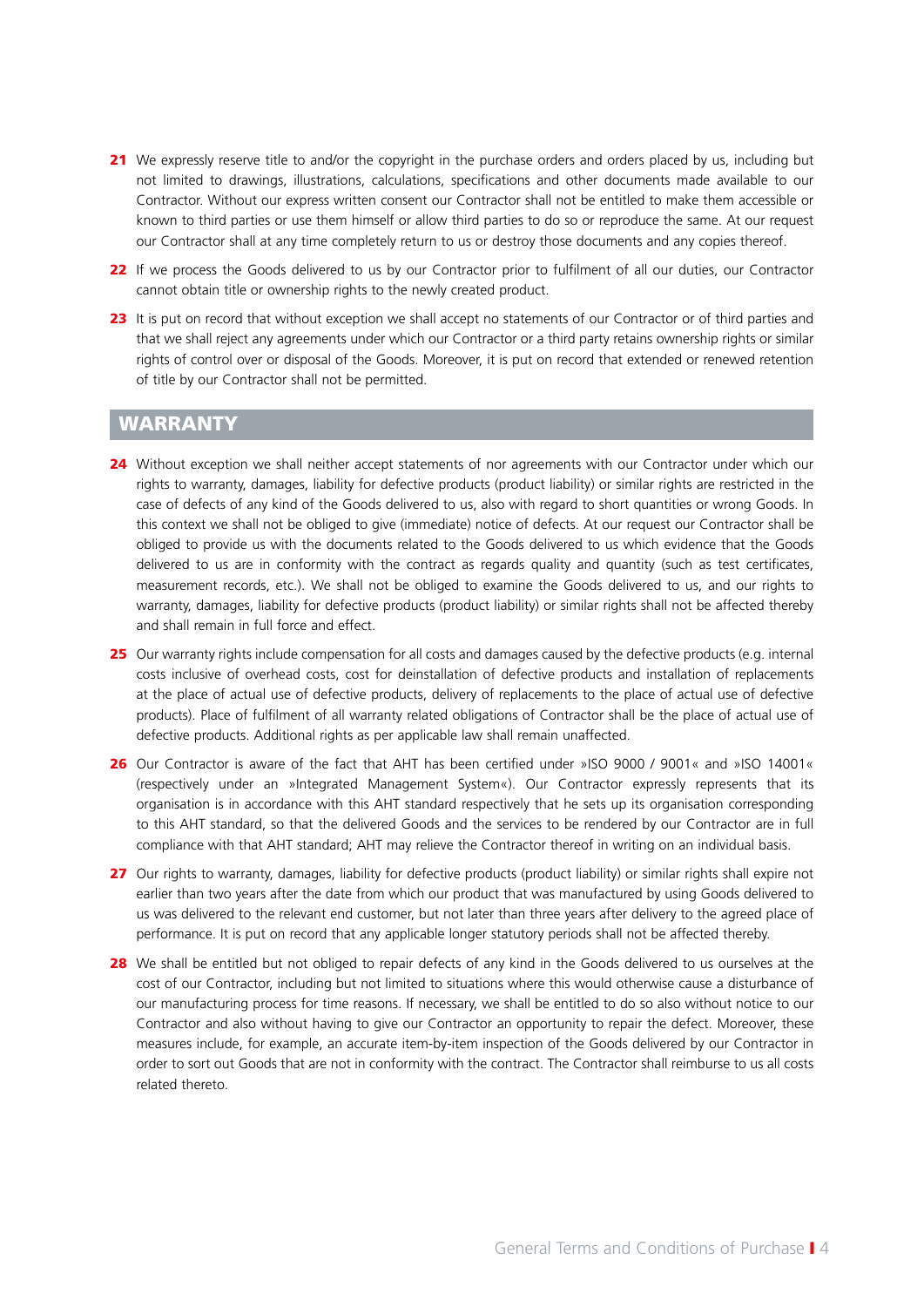- 29 For a minimum period of ten years after delivery of the Goods to us our Contractor shall be obliged at our request and irrespective of any existing claims under warranty, damages, product liability or similar claims, to render follow-up delivery of Goods of the same specification and quality (also in small quantities). If we do not have a right to such services of our Contractor free of charge, such follow-up deliveries shall be subject to the prices originally agreed, however taking into account, inter alia, any currency depreciation or appreciation and increases in productivity achieved by our Contractor.
- 30 Our products shall meet all prerequisites for putting them into world-wide commerce as required. Therefore our Contractor shall support us in obtaining the certificates necessary therefor (certificates of conformity) in the best possible way. We shall reimburse our Contractor the costs incurred in this connection only if an express written agreement has been concluded before such costs were incurred.
- 31 Our Contractor shall be obliged to observe, comply with and fulfill, in particular, the requirements of Directive 2011/65/ EC of the European Parliament and of the Council of 08th June 2011 on the restriction of the use of certain hazardous substances in electrical and electronic equipment, Official Journal of the European Union No. L 174/88 of 1st July 2011 (hereinafter »Directive«), and, inter alia Regulation (EC) No. 1907/2006 of the European Parliament and of the Council of 18th December 2006 concerning the Registration, Evaluation, Authorization and Restriction of Chemicals (REACH), establishing a European Chemicals Agency, amending Directive 1999/45/EC and repealing Council Regulation (EEC) No. 793/93 and Commission Regulation (EC) No. 1488/94 as well as Council Directive 76/769/EEC and Commission Directives 91/155/EEC, 93/67/EEC, 93/105/EC and 2000/21/EC, Official Journal of the European Union No. L 396/1 dated 30th December 2006 (hereinafter »Regulation«) and/or any future or actual (national) regulations, amendments or rectifications by which this Directive is or has been implemented or amended, and to support us in the best possible way in order for us to be able to fulfill our duties resulting therefrom. This shall also apply to any regulations that may modify, amend or replace the said Directive and/or Regulation.
- 32 Our Contractor herewith is obliged to ensure, that all currently or in future delivered Goods are in accordance with all conformity regulations and rules of the European Union according to Commission Regulation (EC) No. 735/2008/EC as well as Resolution of EC 738/2008 and are marked with the CE-label. Based on these rules and regulations and the rules and regulations listed in Point 30 above, Contractor shall further be obliged to provide us with all necessary documents regarding delivered Goods to give proof that our Goods are in conformity with all the listed regulations in an adequate, supporting format (whether printed or electronic recording).
- 33 Our Contractor is obligated to take out and maintain an insurance policy that is sufficient for any of our rights to compensation or for liability in relation to faulty products, product liability or to support and the reimbursement of costs incurred as a result of product recalls or similar rights. Our Contractor relinquishes his rights to payment and coverage provided by any insurance policy up to the amount of the claims held by us against our Contractor to secure our claims upon the conclusion of a specific delivery agreement with AHT and at the latest upon the Goods being delivered to us. Our Contractor is also obligated to inform his insurers about this in writing.

#### PROPRIETARY RIGHTS

- 34 Our Contractor guarantees and warrants that all Goods are free from proprietary rights of third parties and, in particular, that patents, licences or other proprietary rights of third parties will not be infringed by delivery or use of the Goods.
- 35 Our Contractor shall be liable for all claims arising in the course of use of the Goods in accordance with the contract due to an infringement of proprietary rights and application for registration of proprietary rights of third parties. Such claim shall exist independent of fault.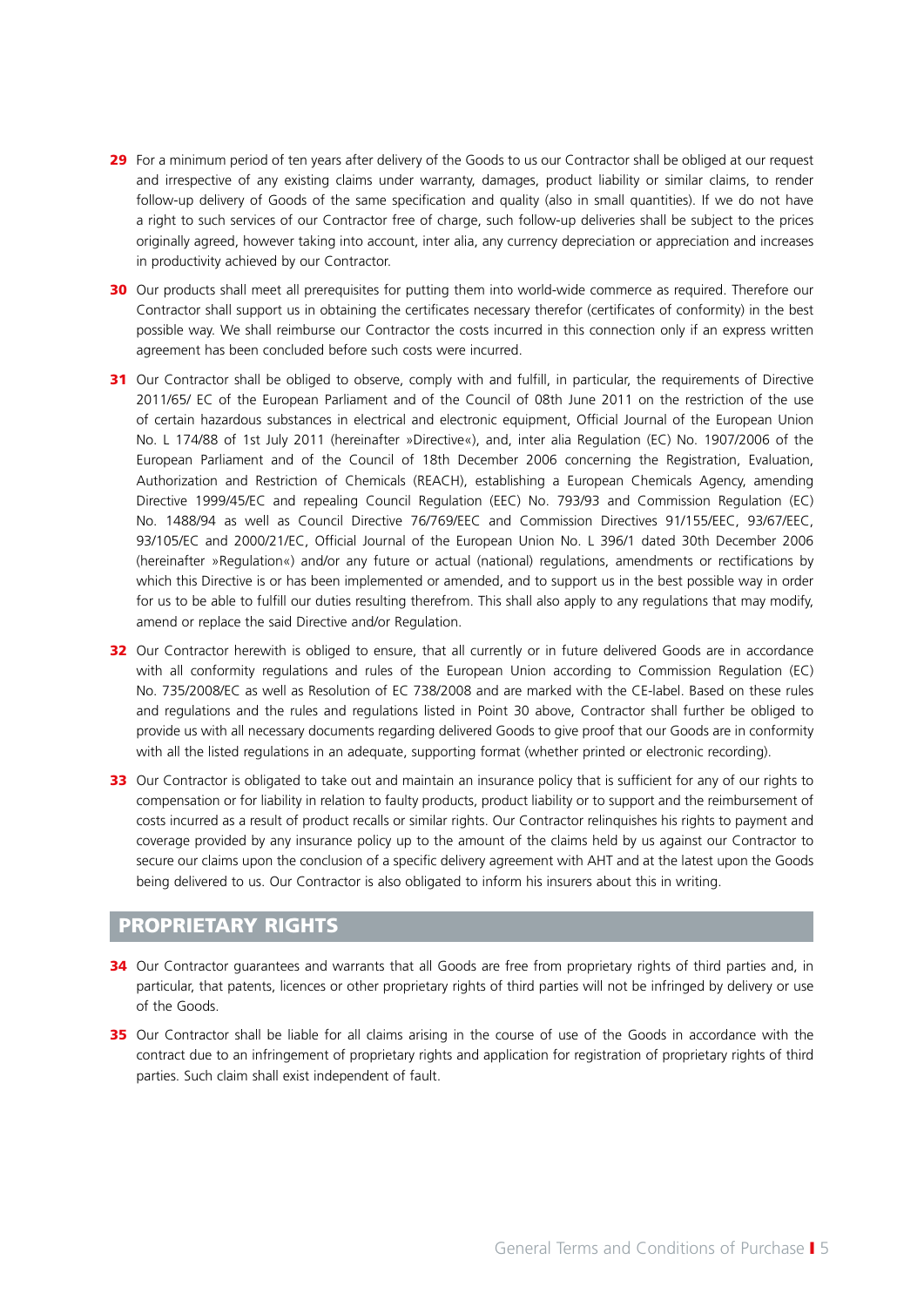- 36 Our Contractor shall be obliged to indemnify and hold harmless us and our customers from and against any and all claims resulting from an infringement of proprietary rights of third parties; in particular, our Contractor shall be obliged to bear any licence fees payable in this context.
- 37 Our Contractor shall be obliged to inform us of any risks with regard to an infringement of proprietary rights immediately after they become known in order to defend and/or minimise third-party claims, if any.

### DATA PROTECTION

- 38 AHT is certified SA 8000. Our Contractor is also required to comply with the criteria of the SA8000 social standard. Therefore, our Contractor agrees to
	- The customer has read the Privacy Policy and expressly agrees that AHT may process
	- Data entered into the fillable data fields when using the "eServices" online service;
	- Personal data otherwise disclosed by the customer in the course of the initiation, processing and fulfilment of the contract as well as for the further maintenance of the contractual relationship; and
	- Additional data to verify the customer's authority and economic and technical capability (also by obtaining creditworthiness information, company register extracts, trade register extracts from authorised credit agencies, creditor protection associations and operators of public registers as well as clearance certificates from the tax office and the responsible social insurance carriers)

for purposes of contract initiation, processing and fulfilment.

- 39 By using the "eServices" online service, the customer expressly consents, with regard to data entered by the customer, that the data referred to in section 38, as well as additional data that is disclosed during the course of the contractual relationship, may be processed by AHT for purposes beyond the fulfilment of the contract with the consent of the customer.
- 40 The processing of personal data may also include sharing data with AHT partners that maintain a branch in a country that is not within the European Union. AHT will ensure for such third parties outside the Union that personal data is collected, processed or used by third parties only in accordance with Regulation (EU) 2016/679 of the European Parliament and of the Council of 27 April 2016, that an adequate level of protection exists or that a contractual agreement with standard data protection clauses is concluded.
- 41 The customer is entitled to withdraw this consent at any time, however this does not affect the lawfulness of personal data processed prior to the customer's withdrawal of consent.

#### SOCIAL STANDARDS

- 42 AHT is certified SA 8000. Our Contractor is also required to comply with the criteria of the SA8000 social standard. Therefore, our Contractor agrees to
	- never make use of, support or facilitate child labour or forced labour, and to make sure his suppliers do not whether directly or indirectly – make use of or support child labour or forced labour.
	- refrain from any form of discrimination with regard to employment, access to educational or training measures, promotion, pension or dismissal based on race, caste, national origin, religion, physical disability, gender, sexual orientation, age, political commitment or union membership.
	- respect the right of employees to create unions and/or join them and collective bargaining, and/or if local laws deny this right, our Contractor is required to organise alternative possibilities for the co-determination of employees.
	- respect provisions applicable to him and his production sites with regard to occupational safety and the locally applicable labour law and to ensure that his suppliers- whether direct or indirect -also meet them.